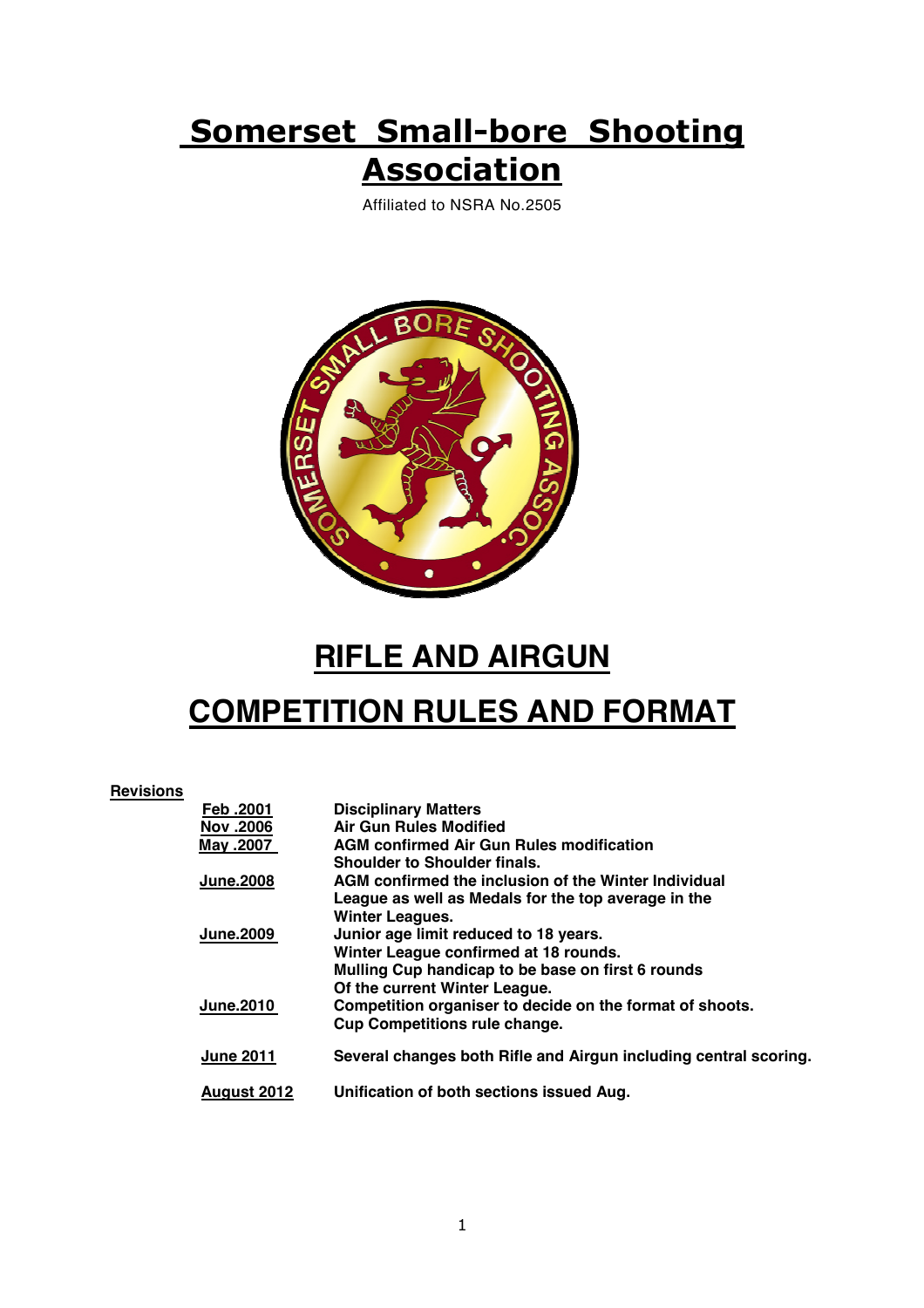## **INDEX**

| <u>Item</u>                                   | Para No.       | <b>Page Number</b> |
|-----------------------------------------------|----------------|--------------------|
| Eligibility                                   | 1              | 3                  |
| Equipment                                     | 2              | 3                  |
| Scoring                                       | 3              | 3                  |
| Witnessing                                    | $\overline{4}$ | $\overline{4}$     |
| Submitted averages                            | 5              | $\overline{4}$     |
| <b>County Silver Medal</b>                    | 6              | $\overline{4}$     |
| <b>County Badge</b>                           | $\overline{7}$ | $\overline{4}$     |
| <b>Postal Competitions Rules &amp; Format</b> | 9              | $5 - 7$            |
| Long Range competitions                       | 10             | $7 - 9$            |
| <b>Disciplinary Matters</b>                   | 11             | $9 - 11$           |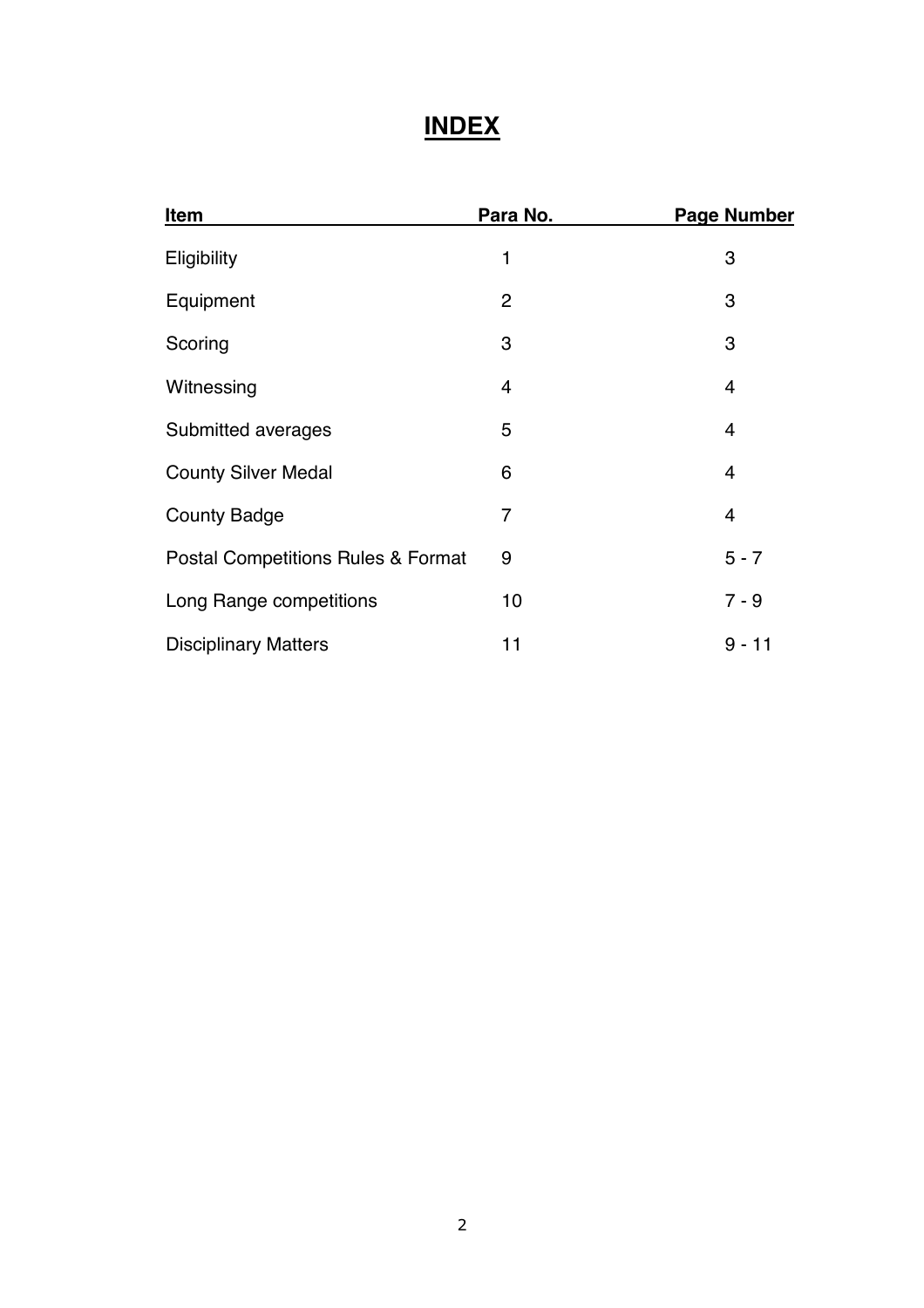#### **1.0 Eligibility**

- **1.1** To be eligible to shoot, a member must be a fully paid-up member of a club affiliated to the **SSBSA** and their name must be entered in the Club Register.
- **1.2** Club Captains are expected to ensure that a team member is only relegated to a lower team in the same League if their average in that Competition for the last three shoots before relegation is lower than that of a member who replaces that person in a higher team. However, a member of a lower team may shoot for a higher team any number of times without losing the lower team status. A reserve (who must be a Registered Club Member), not normally a member of any team may be included in any team at the Club Captains discretion. N.S.R.A. Rule 7.
- **1.3** Individual competitions: No substitutions are permitted.
- **1.4** For the purposes of Junior Competitions organised by the SSBSA the age limit for Juniors is to be under 21 years of age at  $31<sup>st</sup>$  December in the year of entry.
- **1.5** For the purposes of Veteran Competitions organised by the SSBSA the age entry of Veterans is to be 60 years of age at 31<sup>st</sup> December in the year of entry*.*

#### **2.0 Equipment** .

- **2.1** As specified in the NSRA Rules and Regulations Rifle section 8 and Pistol section 9.
- **2.2 Automatic Rifles and Pistols** are **not allowed** to be used in SSBSA competitions.
- **2.3 Multishot** air/gas airguns must conform to the same specifications as their single shot version unless a separate set of specifications exist in the NSRA or ISSF rules. The shooter must lower the airgun to the stand/bench between each shot.

#### **3.0 Scoring**

- **3.1** N.S.R.A. rules apply, especially with regard to scoring and gauges, except where otherwise stated (the new large N.S.R.A. gauge is recommended for accuracy).
- **3.2 Centralised scoring when implemented:** Each Club will send their shot cards to a nominated central scorer for the Association by the date specified*.* Cards not received by the central scorer by the date specified may be disqualified.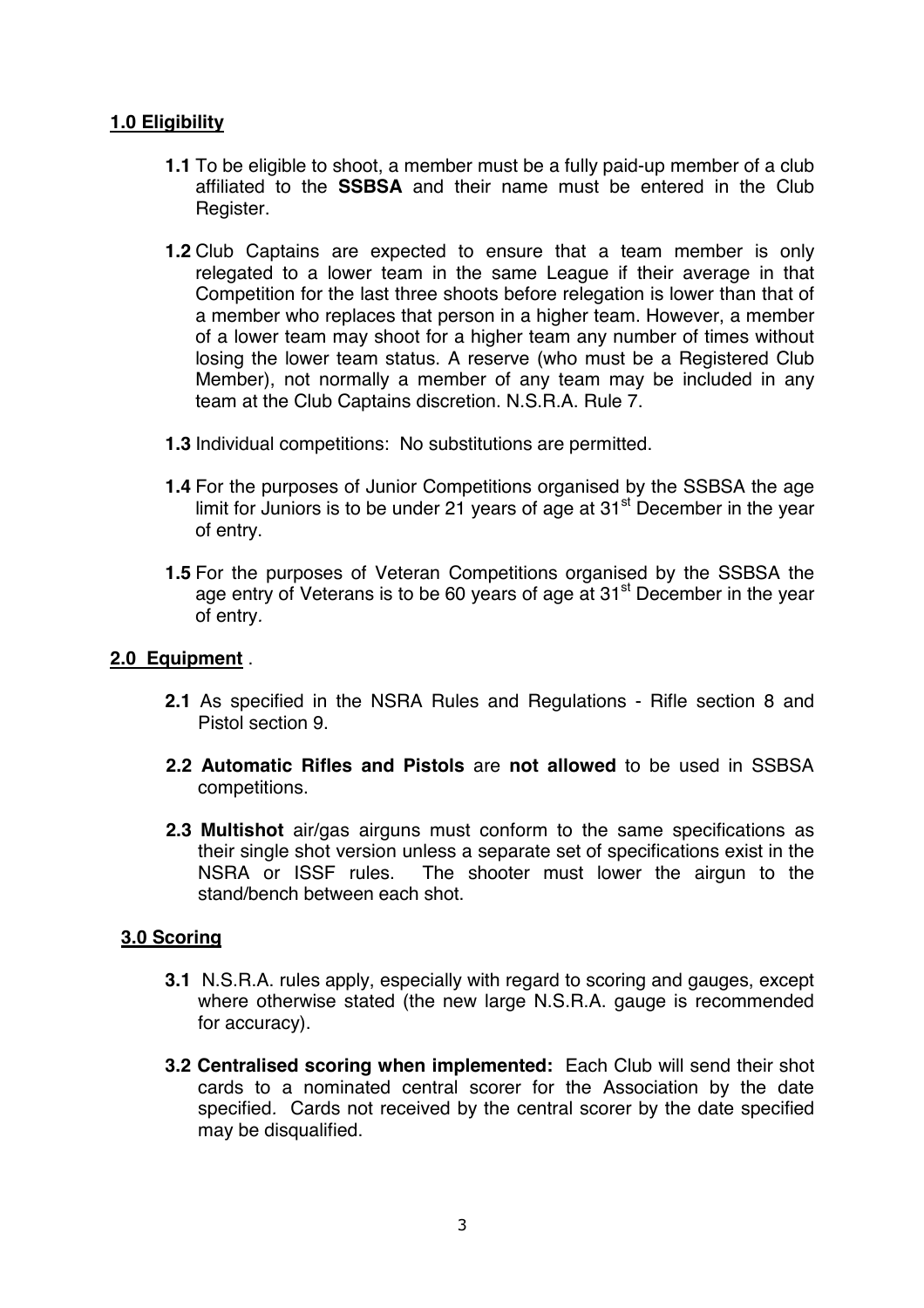- **3.3** Club Secretary or other Club Official to ensure that all cards have the relevant labels fixed to the front of each card and the competitor's name entered in capital letters to the card BEFORE the cards are shot
- **3.4** All challenges should be made within 21 days from receipt of published results as per rule 7.11.2 of the N.S.R.A. rules.

#### **4.0 Witnessing.**

All targets shot in any team or individual competition must bear the signature of the competitor on the front of the card; the duly appointed witness must also sign and date the target. The witness may be the Captain, Range Officer or other officially appointed person in accordance with N.S.R.A. rule 7.5.2.5. These signatures will be taken as a guarantee that the target was shot by the member named thereon and that the conditions governing the competition have been faithfully observed.

#### **5.0 Submitted averages**:

Averages for both the Summer and Winter League Competitions MUST be based on the best 5 of the last 6 S.S.B.S.A. League scores (including Summer League), and calculated to one decimal place.

In the case of a new member who is unable to provide a comparable average from a previous Club, the submitted average is to be based on the best 5 of the 6 most recently shot cards.

#### **6.0 County Silver Medal**

**6.1** A Winter Competition run concurrently with the Winter League, open to shooters resident within the County, who are Affiliated to the S.S.B.S.A. either directly or through a Club Affiliated to the S.S.B.S.A. N.S.R.A. Rule 3.3

**6.2** The course of fire will consist of the total number of Winter League rounds for that year, all rounds to count. The winner being the shooter with the highest average.

**6.3** Individuals who have won a Silver Medal cannot win it in future years. However, a Replica will be awarded should they win the Competition again.

**6.4** In the event of a shooter winning the Competition who is not a resident of the County, a Replica will be awarded.

#### **7.0 County Badge**

**7.1** To qualify for a County Badge or a Reserve Badge members of the County Team (or Reserves) must have completed all 10 rounds of the I/C Leagues.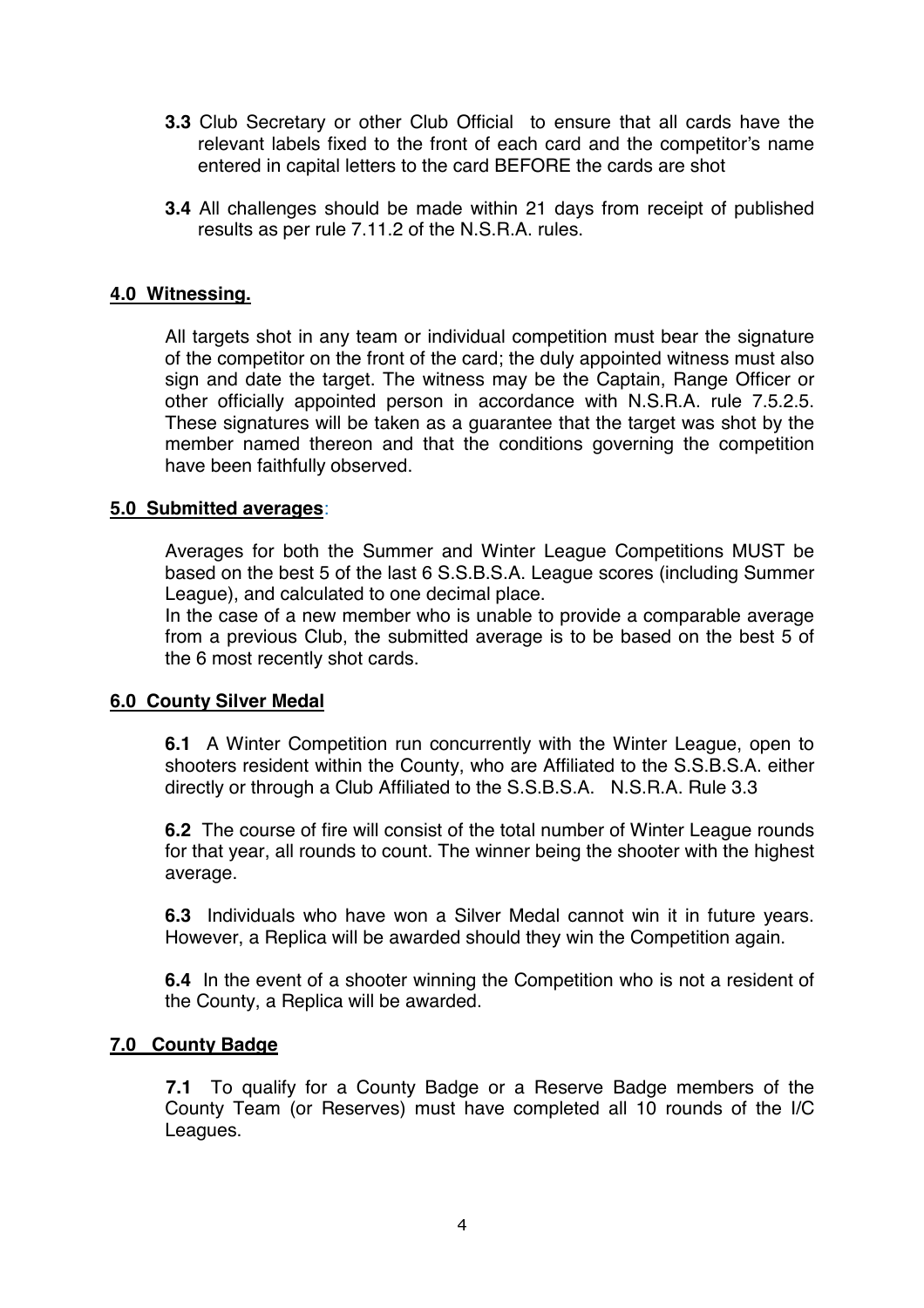- **7.2** Competitors must live inside the Somerset County and are selected from the aggregate ranking in the most current Somerset league tables.
- **NB** Only one county badge is issued to any individual shooter.

#### **8.0 Format Of Shoot**

- **8.1** The Organiser of any competition may decide the Format of the Shoot and any other such matters. (Noted AGM June2010)
- **8.2** Each competition organiser to publish conditions of shoot for each competition at time of invitation to enter.

#### **9.0 Specific Competition Rules/Format For Postal Competitions**

#### **9.1 Rifle League & Cup Competitions**

In both the Summer and Winter League Competitions any number of rounds may be shot in advance. Competition entries must be received by the date stipulated. Entries accompanied by incorrect fee may NOT be accepted.

#### **9.1.1 Winter Team League.**

The course of fire will be 15 rounds.

Range 15/20/25 yds. 10 shots per team member per round, 4 members per team, all scores to count. Clubs to register the names of team members, together with their individual and team averages. Any other scores and information obtained may be used by the Stats Officer or Competition Organiser at their discretion.

The top individual (average in all rounds) in each Division of the Winter League will be awarded a medal.

#### **9.1.2 Winter Individual League.**

Course of fire 18 rounds.

Range 15/20/25 yds. 10 shots per competitor per round. Clubs to register the names of competitors, together with their individual averages. Any other scores and information obtained may be used by the Stats Officer or Competition Organiser at their discretion.

The competition may be shot concurrently with the Winter Team League.

#### **9.1.3 Winter Junior Individual League.**

Juniors will be included in the main Individual League competitions, with the following prizes being awarded to the three juniors with the highest aggregate gun scores, regardless of division:

1<sup>st</sup> The Barclay Cup and Gold medal

- 2<sup>nd</sup> Silver medal
- 3<sup>rd</sup> Bronze medal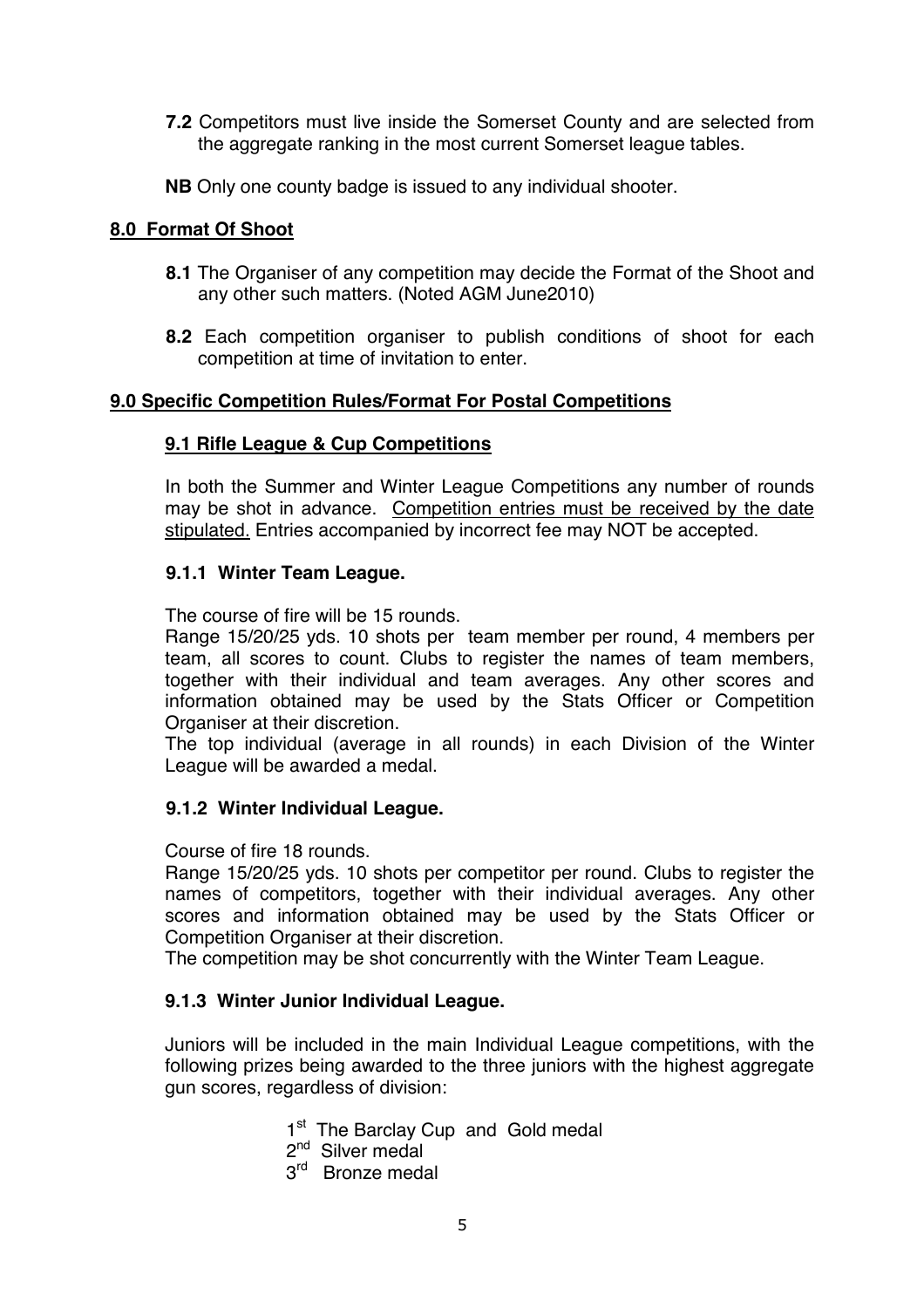**9.1.4 Davey Cup.** Scratch knockout Competition. Teams of 8 best 6 to count.

**9.1.5 The Mullings Cup** is handicapped, using the N.S.R.A. 'percentage of dropped points' system, on the best 5 of the last 6 S.S.B.S.A. League scores (including Summer League). Teams of 4.

**9.1.6 The Sally Lunn is** handicapped using the Individual Macrae System, on the best 5 of the last 6 S.S.B.S.A. League scores (including Summer League).

**9.1.7 The Curry Rivel Junior Cup** handicapped using the Individual Macrae System, on the best 5 of the last 6 S.S.B.S.A. League scores (including Summer League). Open to juniors as required by the conditions of shoot.

**9.1.8 The Curry Rivel Senior Competition** is handicapped using the Team of Four Macrae System, on the best 5 of the last 6 S.S.B.S.A. League scores (including Summer League). Teams of 4.

The S.S.B.S.A. Winter Cup Finals date is scheduled for Mid March.

#### **9.1.9 Summer Individual League.**

Course of fire 11 rounds.

Range 15/20/25 yds. 10 shots per round. In the case of a new member who is unable to provide a comparable average from a previous Club, the submitted average is to be based on the last 5 of the last 6 most recently shot cards. Eligibility to shoot is as for the winter League.

#### **9.1.10 Summer Junior individual League**

Juniors will be included in the main Individual League competitions, with the following prizes being awarded to the three juniors with the highest aggregate gun scores, regardless of division:

> 1<sup>st</sup> Trophy (to be determined) and Gold medal 2<sup>nd</sup> Silver medal 3rd Bronze medal

#### **9.1.11 The Bryan Jones Memorial Knockout Trophy**

Teams of THREE, all scores to count. Name your own team start with a minimum start of 15. Fully postal shoot with all rounds scored by central scorer. Invites to be sent out close to the end of the Winter League.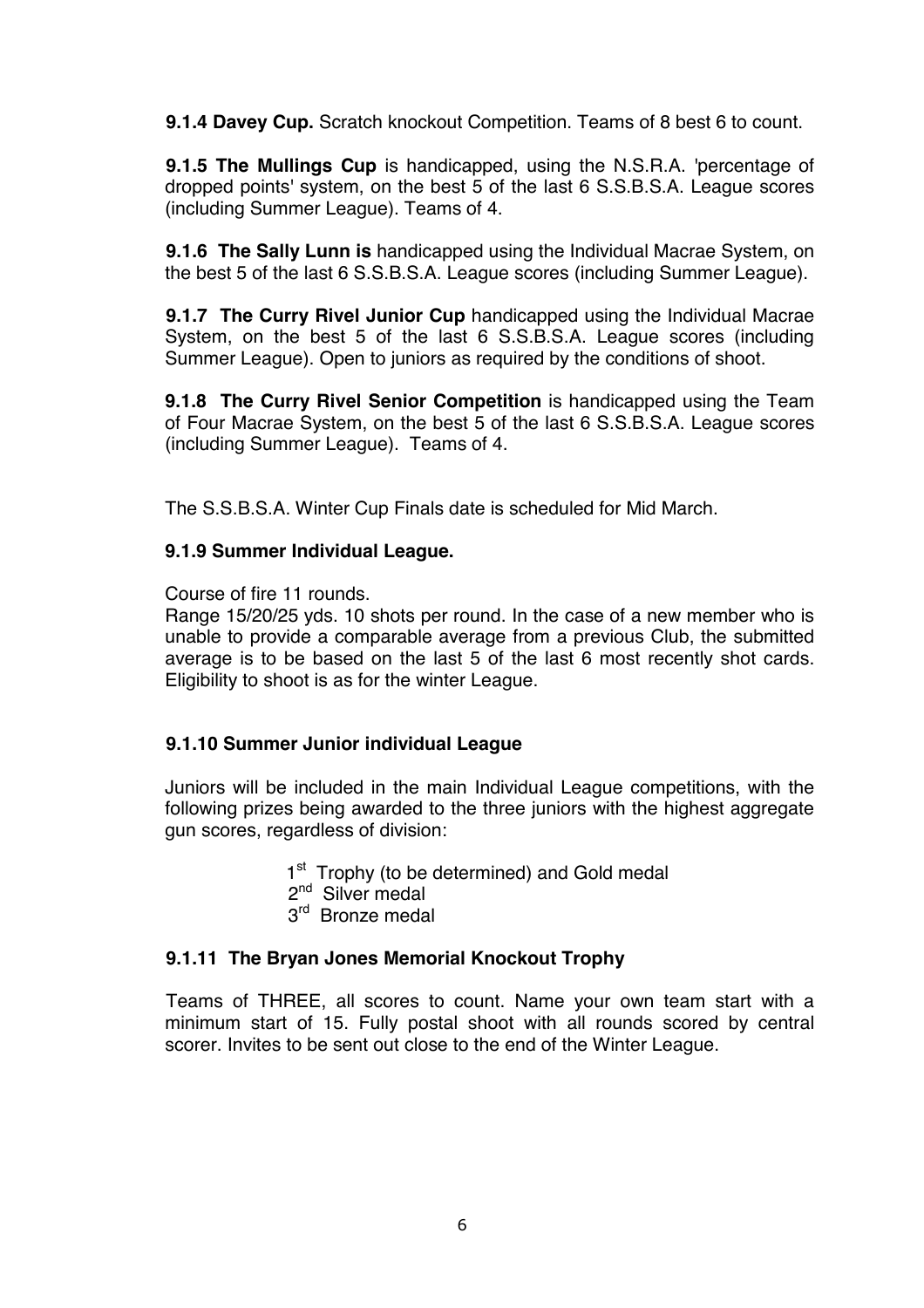#### **9.2 Airgun Competitions**

#### **9.2.1 Winter Individual League.**

Course of fire 10 rounds. Range 10m. 20 shots per round Air Pistol & Air Rifle: 5 shots per target. Range 20 yard Air Pistol: 20 shots per round; 10 shots per PL15 target.

#### **9.2.2 Summer Individual League.**

Course of fire 10 rounds. Range 10m. 20 shots per round Air Pistol & Air Rifle: 5 shots per target. Range 20 yard Air Pistol: 20 shots per round; 10 shots per PL15 target.

#### **9.2.3 Airgun Major Hutchinson (**An individual postal competition.**)**

Course of fire 2 X 40 shot courses. Range 10m: for both Air Pistol and Air Rifle. Time allowance will be l hr 20min per 40 shots. Classes A,B or C dependent on **submitted averages.**

#### **10.0 LONG RANGE RIFLE COMPETITIONS.**

#### **10.1 Open Competition.**

Usually held April/May and open to all-comers. Course of fire – English Match (60 shots at 50m/yds.). Shot in 4 Classes - X, A, B , C . All Class winners will automatically shoot in the next higher Class the following year.

#### **10.2 Gordon Chamberlain Cup and Medal**.

Open Champion(Highest Aggregate score)

#### **10.3 British Cellophane Cup and Medal.**

Ladies Champion (Highest Aggregate score)

#### **10.4 Baker Cup and Medal.**

Highest score in X class.

#### **10.5 Colborne Cup and Medal.**

Highest score in A class.

#### **10.6 Westland Cup and Medal.**

Highest score in B class.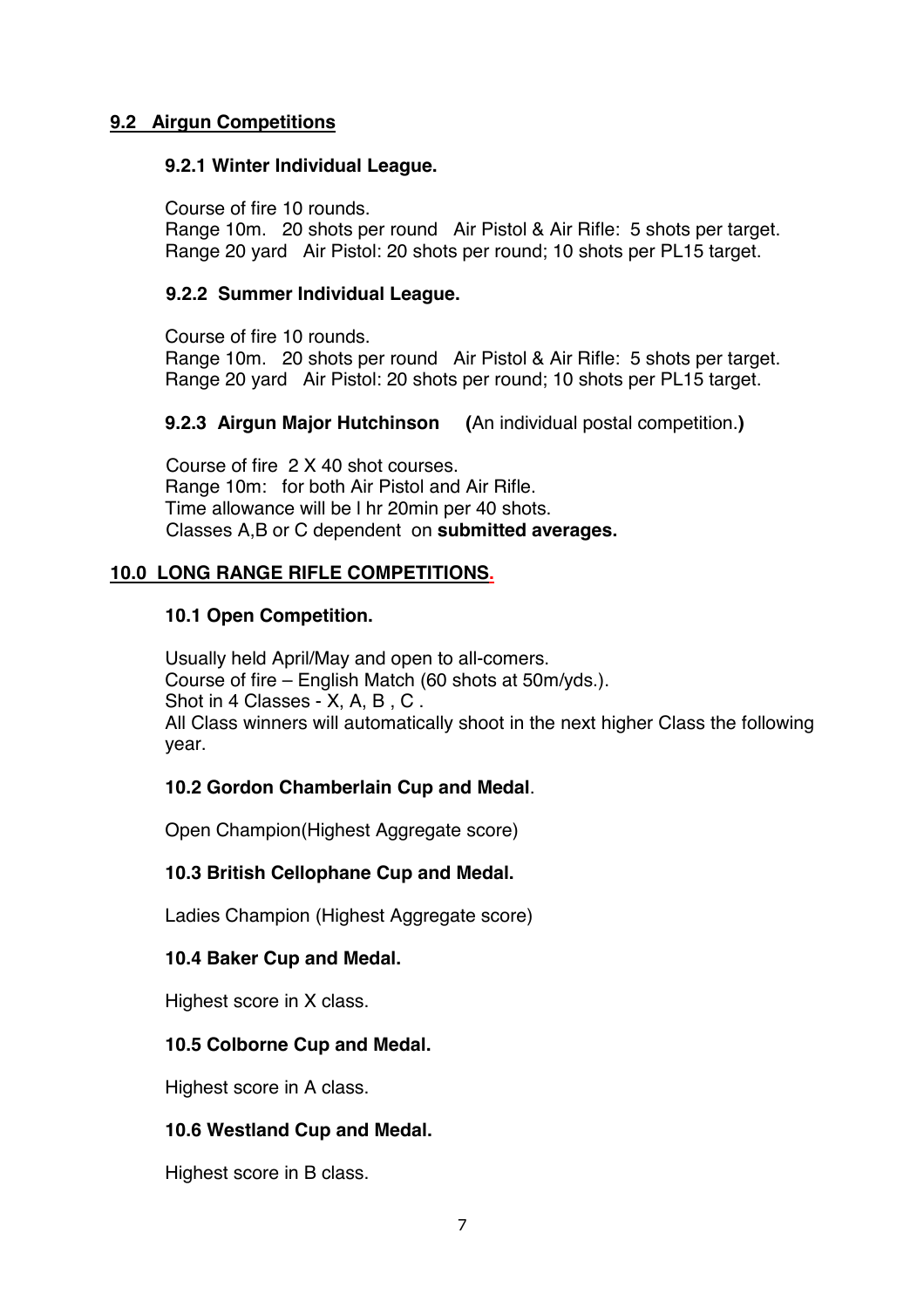#### **10.7 Britannia Shield and Medal.**

Highest score in C class.

### **10.8 L.S. Powell Clock Tower Tray and Medal.**

Highest score by a Junior

#### **10.9 Veteran's Tankard and Medal.**

Highest score by a shooter who has reached the age of 60 yrs at the time of entry.

#### **10.10 Boney Trophy and 4 Medals**

Highest aggregate for a team of 4.

#### **10.11 Philip Mitchell Memorial Trophy and Medal.**

Highest aggregate score by a competitor who is resident within the current Somerset shooting boundary.

#### **10.12 Handicap Long Range Shield and 4 Medals.**

Highest aggregate for a Somerset Club team of 4.

The Somerset Champion will be decided at this competition, top Somerset shooter regardless of class will represent Somerset in the Champion of Champions at Bisley.

Medals will be awarded to runners-up where entries permit. Trophies will be awarded at the end of the Shoot.

#### **10.13 Major Hutchinson Memorial Shoot.**

An open shoot held in the Autumn. Trophies restricted to members of Affiliated Clubs within the current Somerset Shooting boundary (as recognised by the N.S.R.A.).

Course of fire - Double Dewar (40 shots at 50m/yds and 40 shots at 100yds). Shot in 5 Classes

All Class winners will automatically shoot in the next higher Class the following year.

#### **10.14 Silver Cup and Medal.**

Highest Aggregate score in each Class.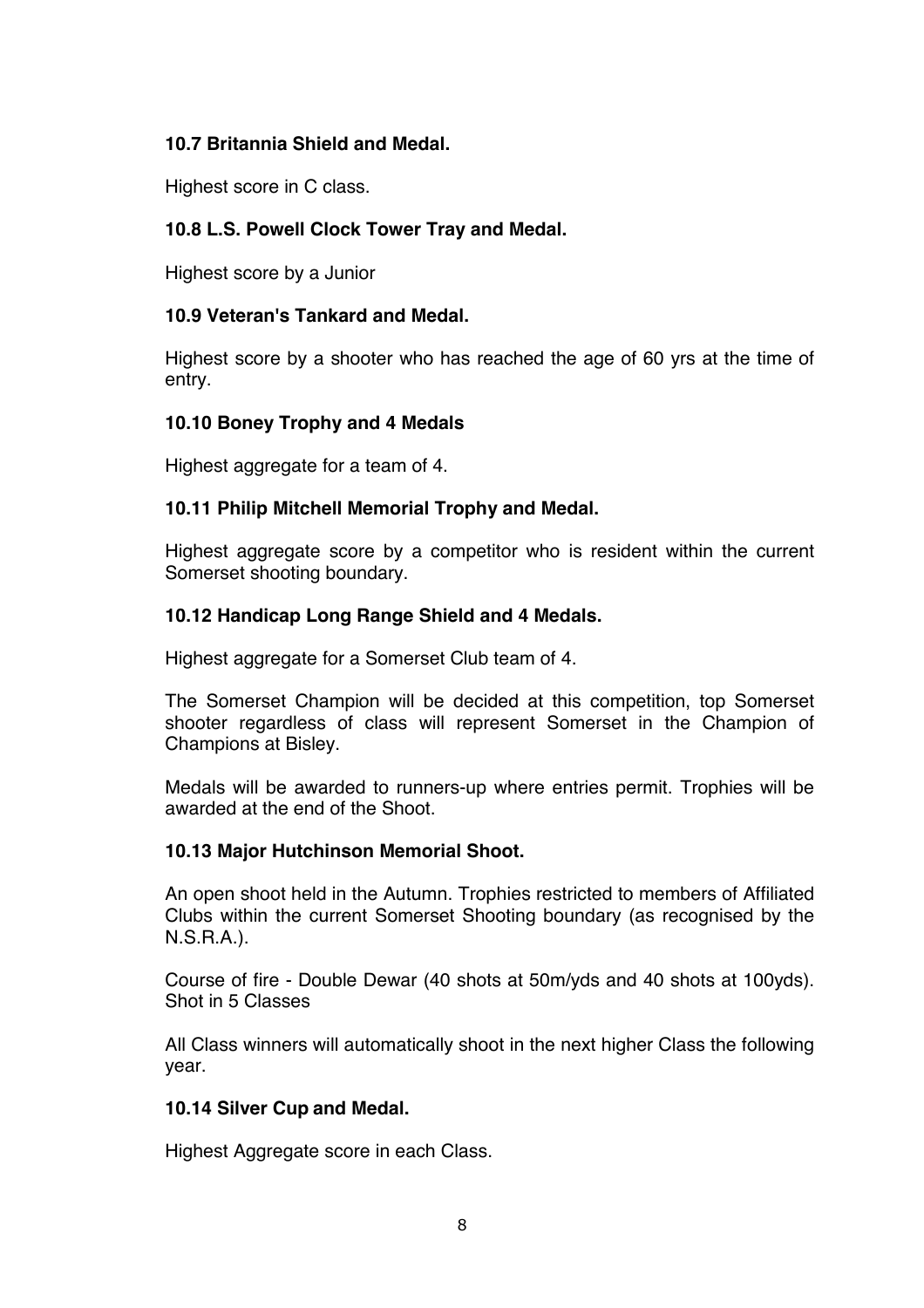### **10.15 John Brown Rose Bowl And Medal**

Highest Aggregate Ladies score.

### **10.16 Russ Shield and Medal.**

Highest Aggregate score for Juniors

#### **10.17 Astor Cup and 6 Medals.**

Highest Aggregate score for team of 6 (from Clubs within the current Somerset boundary).

The winners will represent Somerset in the Final at Bisley.

#### **10.18 Veteran's Tankard and Medal.**

Highest score by a shooter who has reached the age of 60 yrs at the time of entry.

Medals will be presented to runners-up where entries permit. Trophies will be presented at the end of the Shoot.

#### **11.0 Discipline Matters.**

**11.1**. It is the responsibility of the nominated Official Organiser to inform the Executive Committee of any conduct on a range in use at the time by any person, whether or not they are a member of an Affiliated Club, that is illegal, unsafe, dishonest, discreditable, un-gentlemanly or contrary to the conditions of the range safety certificate.

**11.2**. Such reports must be made to the County Secretary, or if that person is not available the Chairman or Treasurer, at the earliest opportunity.

**11.3.** If the incident is such that the Police Firearms Department should be notified of it, it is the duty of the County Secretary (Chairman or treasurer) to give such notice within 24 hours of receiving the report. This step shall be taken in addition to any disciplinary action against the accused person as provided for below.

**11.4**. The County Secretary (Chairman or Treasurer) shall convene a meeting of three members of the Executive Committee, to sit as a Sub-Committee to consider the matter no later than 14 days after notification of the incident

**11.5**. The County Secretary (Chairman or Treasurer) shall in the intervening period obtain statements in writing from both the accused and accuser, and if necessary from any witness/es, and will lay those statements before the Sub-Committee when it meets.

**11.6**.The Sub Committee, having examined the evidence, may decide: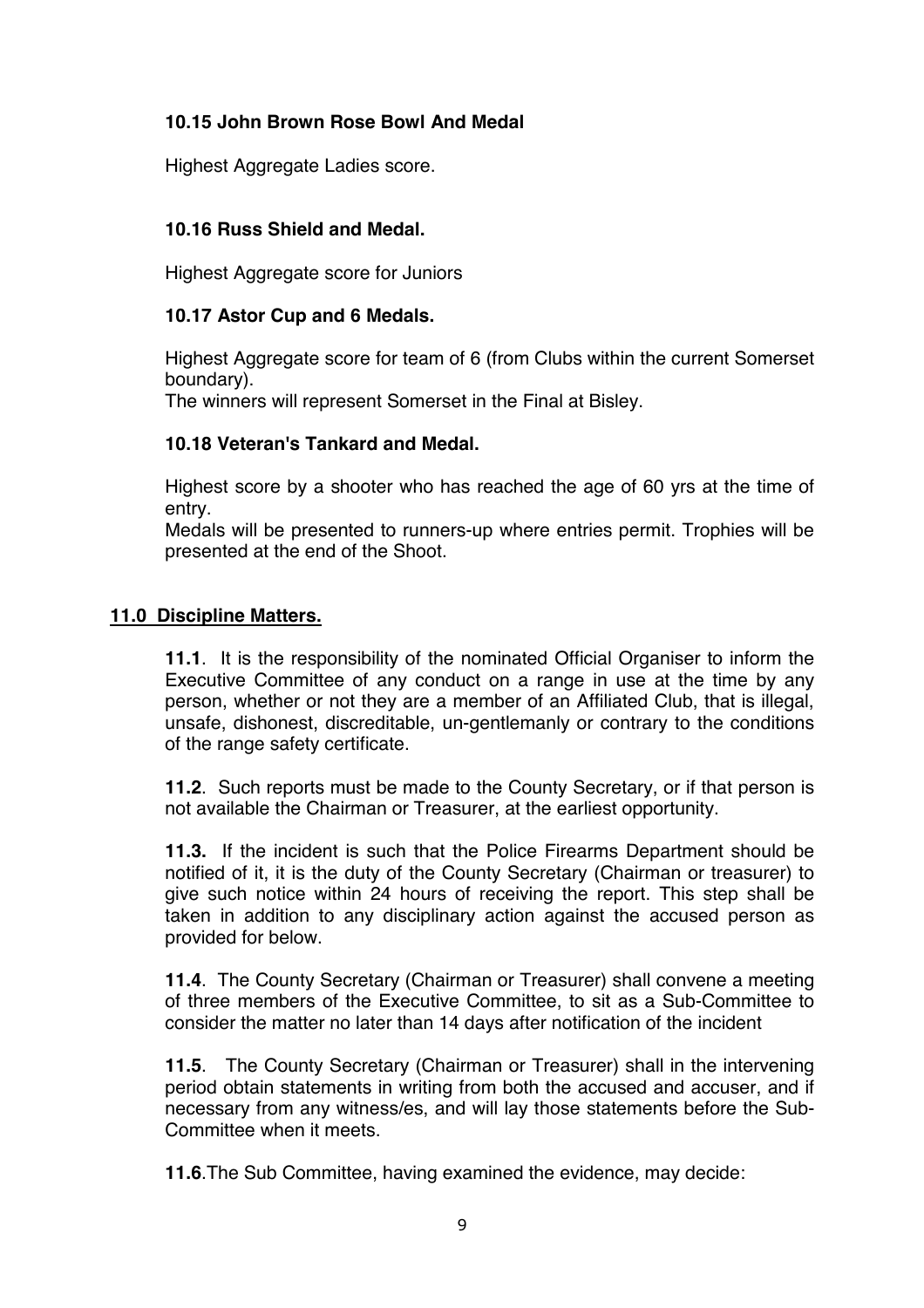i That there is no case to answer, in which case the accuser and accused will be informed by the County Secretary that the matter is closed, or

ii. That there is a case to answer in which case the matter shall be subject of a disciplinary hearing.

**11.7.** If there is a case to answer a Disciplinary Committee comprising five members of the Executive Committee shall conduct the disciplinary hearing within 28 days of the meeting held under 4 above.

**11.8.** At the disciplinary hearing all parties to the incident may attend in person, and the accused may have with them a friend or advisor. If the accused does not attend they shall be entitled to receive a copy of the record of the hearing within 7 days of it taking place, or within 5 days of requesting the same, whichever is later.

**11.9.** The Disciplinary Committee will consider all written evidence as well as oral submissions when reaching their decision,

**11.10.** The Disciplinary Committee shall first decide whether the allegation has been proved or not.

**11.11.** If it decides that the allegation has not been proved it shall declare formally that the matter is closed. The accused shall be entitled to ask for notice to that effect to be given to Affiliated Clubs, and if they do so, such notice must be given within 7 days of the decision being made.

**11.12.** If it decides that the allegation has been proved, the Disciplinary Committee may impose one or more of the following penalties:

- i A verbal warning.
- ii A written reprimand

iii. Suspension of the right to use ranges hired for County use for a fixed period of time.

iv. Suspension of all County Membership rights for a fixed period of time.

v. Immediate termination of membership of the County, or in the case of a non-member of the right to make use of any of the County's facilities.

**11.13.** If it finds that the allegation has been proved the Disciplinary Committee must decide whether the circumstances are such that the matter should be reported to the NSRA or other national governing body, which may consider whether further disciplinary action should be taken. If the Disciplinary Committee decides that the matter should be so reported, the County Secretary shall make the report within 7 days of the Disciplinary Committee's decision.

**11.14**. All proceedings of the Sub-Committee under 4 and 6 above, and of the Disciplinary Committee, shall be fully minuted, and copies of the minutes shall accompany any report to the NSRA or other national governing body.